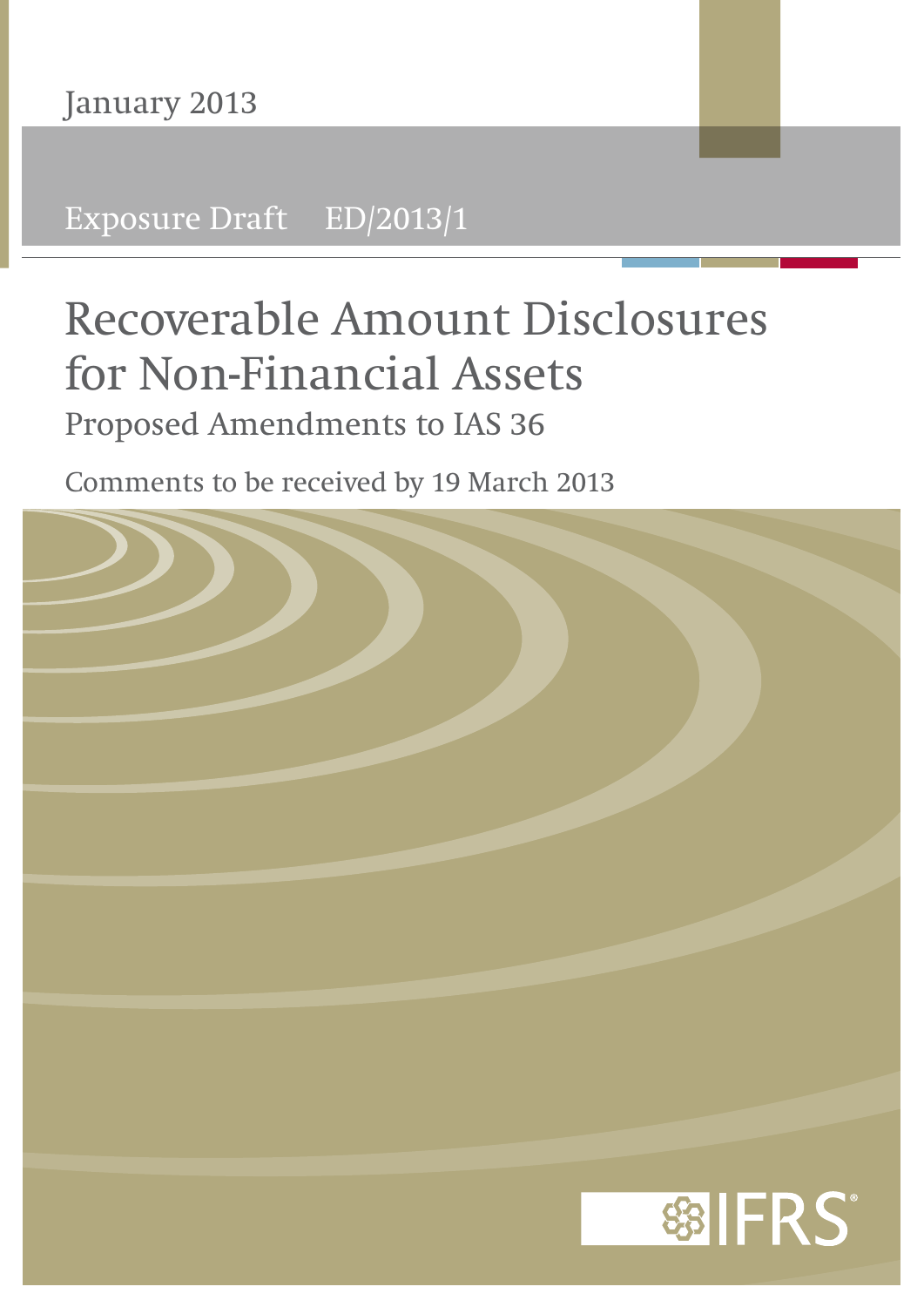# **Recoverable Amount Disclosures for Non-Financial Assets**

(Proposed Amendments to IAS 36)

*Comments to be received by 19 March 2013*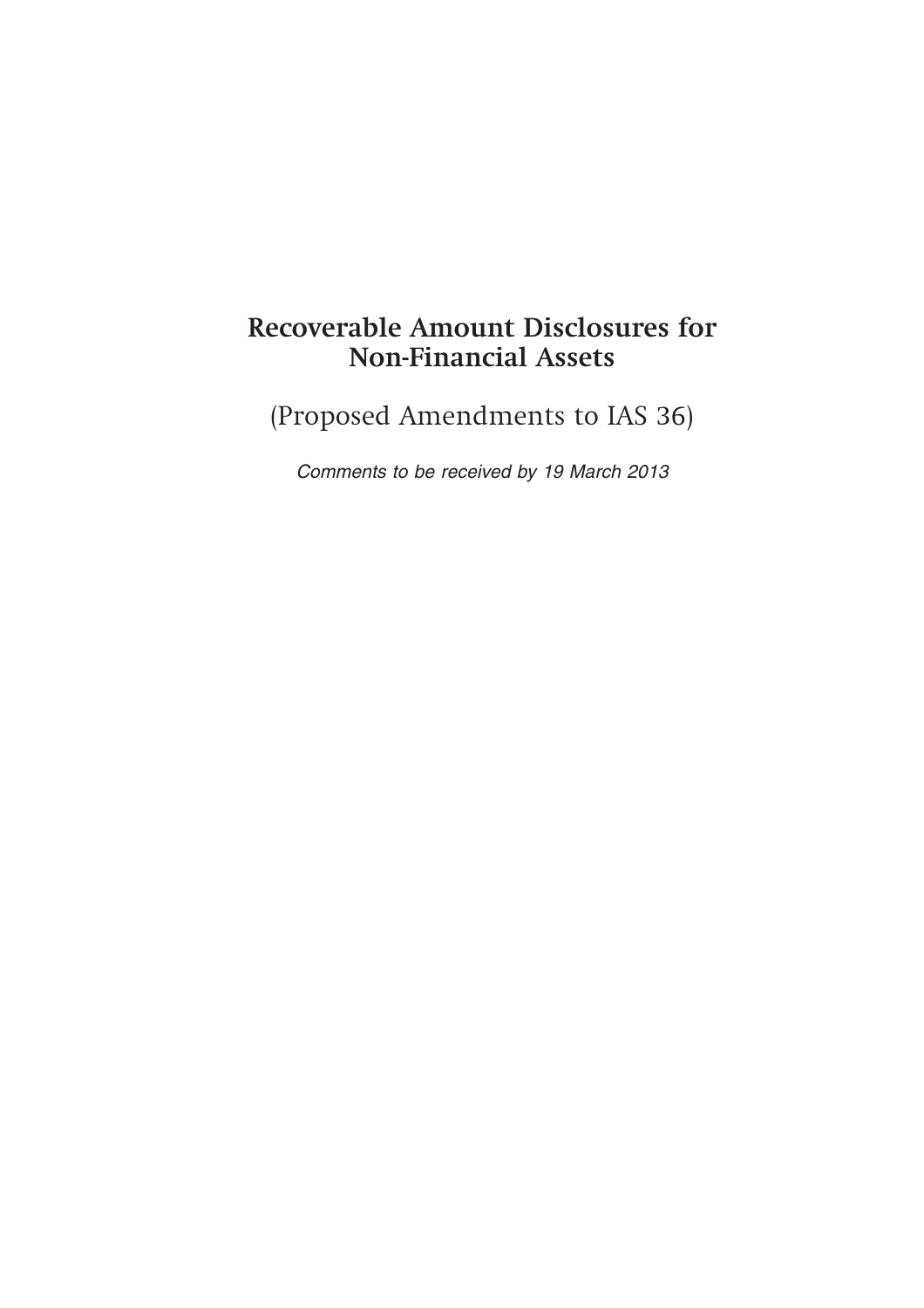Exposure Draft ED/2013/1 *Recoverable Amount Disclosures for Non-Financial Assets* (Proposed Amendments to IAS 36) is published by the International Accounting Standards Board (IASB) for comment only. The proposals may be modified in the light of the comments received before being issued in final form as amendments to Standards. Comments on the Exposure Draft, the Basis for Conclusions and the Illustrative Examples should be submitted in writing so as to be received by **19 March 2013**. Respondents are asked to send their comments electronically to the IASB website (www.ifrs.org), using the 'Comment on a proposal' page.

All responses will be put on the public record unless the respondent requests confidentiality. However, such requests will not normally be granted unless supported by good reason, such as commercial confidence.

The IASB, the IFRS Foundation, the authors and the publishers do not accept responsibility for loss caused to any person who acts or refrains from acting in reliance on the material in this publication, whether such loss is caused by negligence or otherwise.

Copyright © 2013 IFRS Foundation®

ISBN: 978-1-907877-80-3

International Financial Reporting Standards (including International Accounting Standards and SIC and IFRIC Interpretations), Exposure Drafts, and other IASB publications are copyright of the IFRS Foundation. The approved text of International Financial Reporting Standards and other IASB publications is that published by the IASB in the English language. Copies may be obtained from the IFRS Foundation. Please address publications and copyright matters to:

IFRS Foundation Publications Department, 1st Floor, 30 Cannon Street, London EC4M 6XH, United Kingdom. Tel: +44 (0)20 7332 2730 Fax: +44 (0)20 7332 2749 Email: publications@ifrs.org Web: www.ifrs.org

All rights reserved. Copies of the draft amendments and the accompanying documents may be made for the purpose of preparing comments to be submitted to the IASB, provided such copies are for personal or intra-organisational use only and are not sold or disseminated and provided each copy acknowledges the IFRS Foundation's copyright and sets out the IASB's address in full. Otherwise, no part of this publication may be translated, reprinted or reproduced or utilised in any form either in whole or in part or by any electronic, mechanical or other means, now known or hereafter invented, including photocopying and recording, or in any information storage and retrieval system, without prior permission in writing from the IFRS Foundation.



The IFRS Foundation logo/the IASB logo/'Hexagon Device', 'IFRS Foundation', '*e*IFRS', 'IAS', 'IASB', 'IASC Foundation', 'IASCF', 'IFRS for SMEs', 'IASs', 'IFRIC', 'IFRS', 'IFRSs', 'International Accounting Standards', 'International Financial Reporting Standards' and 'SIC' are Trade Marks of the IFRS Foundation.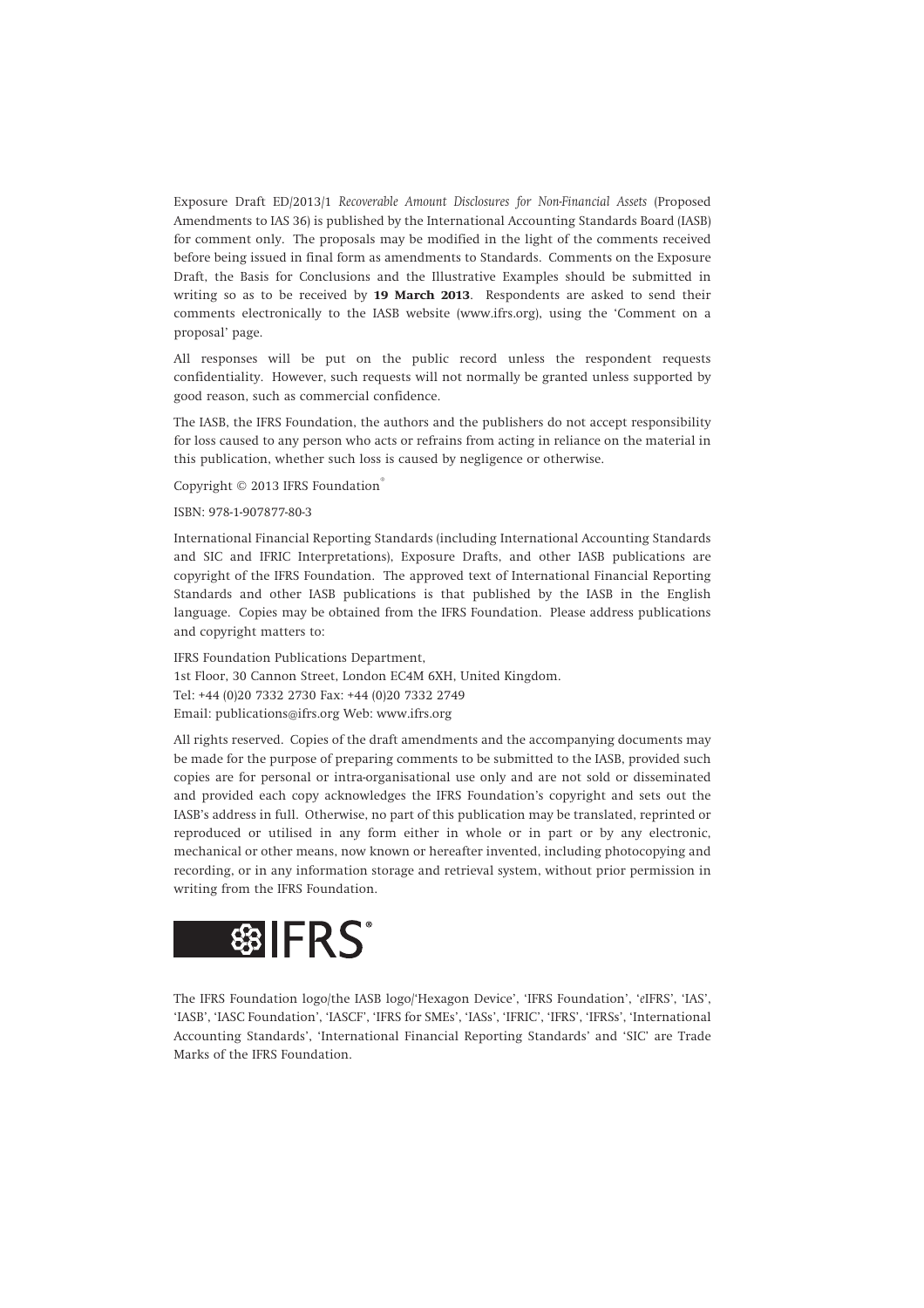#### RECOVERABLE AMOUNT DISCLOSURES FOR NON-FINANCIAL ASSETS

# **CONTENTS**

|                                                                  | from page |
|------------------------------------------------------------------|-----------|
| <b>INTRODUCTION</b>                                              |           |
| <b>INVITATION TO COMMENT</b>                                     | 5         |
| [DRAFT] AMENDMENTS TO IAS 36 IMPAIRMENT OF ASSETS                |           |
| APPROVAL OF THE EXPOSURE DRAFT BY THE BOARD                      | 9         |
| <b>BASIS FOR CONCLUSIONS</b>                                     | 10        |
| <b>[DRAFT] AMENDMENTS TO THE ILLUSTRATIVE EXAMPLES OF IAS 36</b> |           |
| <b>IMPAIRMENT OF ASSETS</b>                                      | 12        |

3 **IFRS** Foundation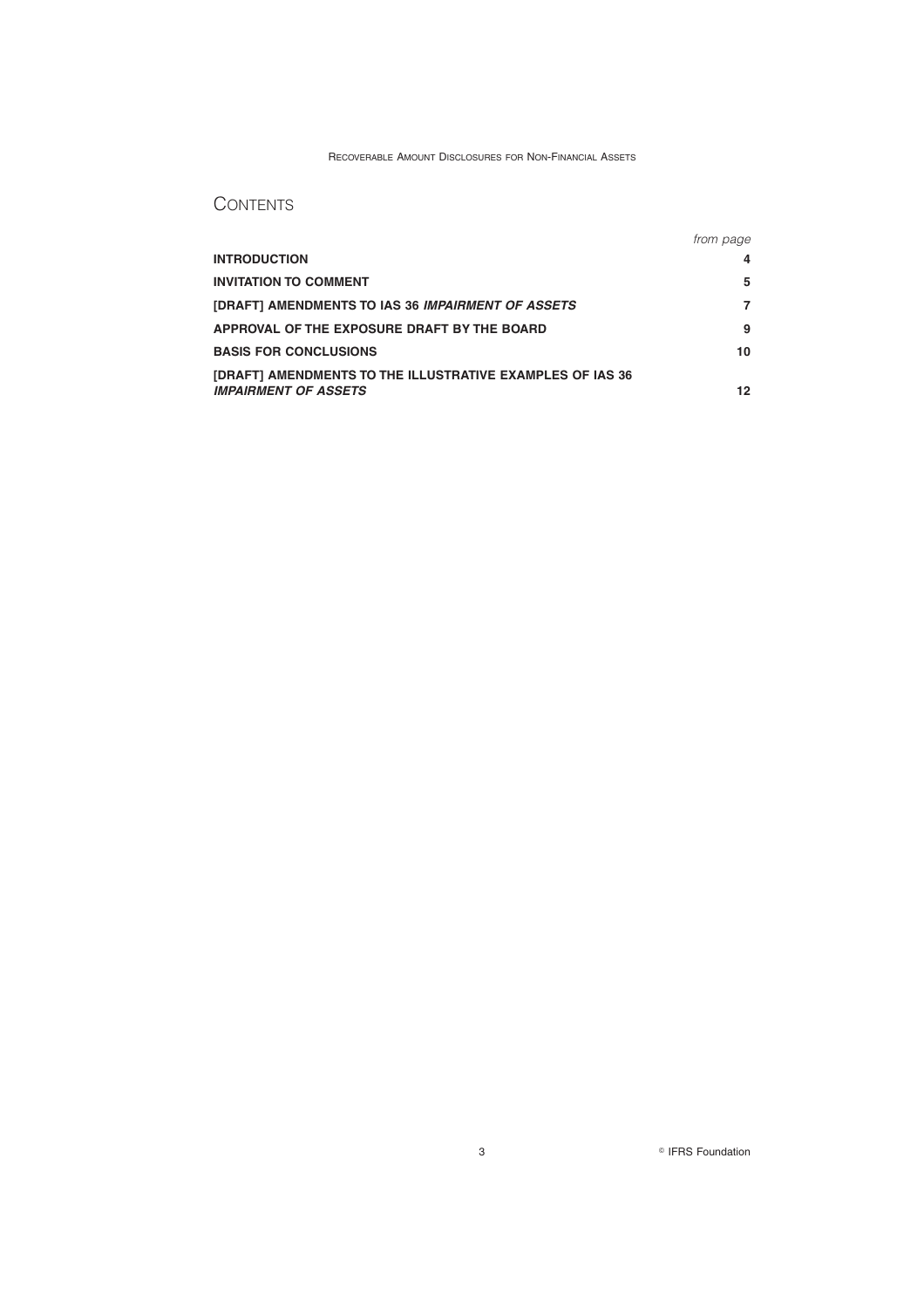# **Introduction**

The International Accounting Standards Board (IASB) has published this Exposure Draft to set out proposed modifications to the disclosures in IAS 36 *Impairment of Assets* for the measurement of the recoverable amount of impaired assets. Those disclosure requirements were introduced by IFRS 13 *Fair Value Measurement*, issued in May 2011.

When developing IFRS 13, the IASB decided to amend IAS 36 to require the disclosure of information about the recoverable amount of impaired assets, particularly if that amount is based on fair value less costs of disposal. However, it has come to the IASB's attention that some of the amendments made to IAS 36 have resulted in the requirement being more broadly applicable than the IASB intended. In particular, the IASB had originally intended that the amendment would require an entity to disclose the recoverable amount of an asset (including goodwill) for which an impairment loss was recognised or reversed during the reporting period. However, instead, an entity is now required to disclose the recoverable amount of each cash-generating unit for which the carrying amount of goodwill or intangible assets with indefinite useful lives allocated to that unit is significant when compared to the entity's total carrying amount of goodwill or intangible assets with indefinite useful lives. This Exposure Draft proposes amendments to IAS 36 that would better represent the IASB's intention for those disclosure requirements.

In addition, one of the amendments proposed in this Exposure Draft overlaps with an amendment to IAS 36 that had been proposed by the Exposure Draft *Annual Improvements to IFRSs 2010–2012 Cycle* published in May 2012. That Exposure Draft proposed an amendment that would require an entity to disclose the discount rate that was used in a present value technique in order to determine the recoverable amount of an impaired asset, regardless of whether that recoverable amount was based on fair value less costs of disposal or value in use. That proposal has been incorporated into this Exposure Draft and we are not requesting comments in response to this topic.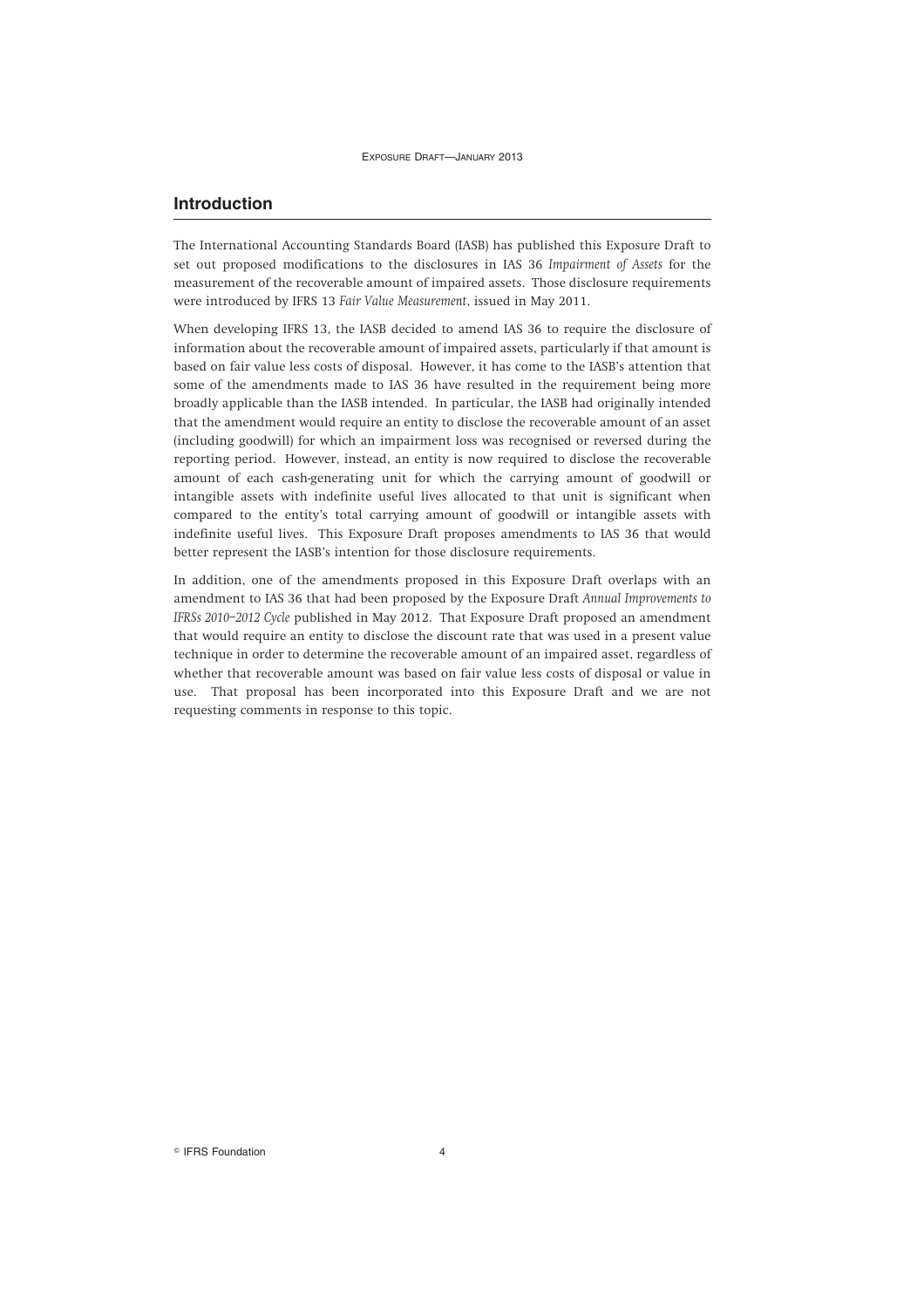#### **Invitation to comment**

The IASB invites comments on the proposals in this Exposure Draft, particularly on the questions set out below. Comments are most helpful if they:

- (a) comment on the questions as stated;
- (b) indicate the specific paragraph(s) to which they relate;
- (c) contain a clear rationale; and
- (d) describe any alternative that the IASB should consider, if applicable.

The IASB is not requesting comments on matters in IAS 36 that are not addressed in this Exposure Draft. Moreover, the IASB is not requesting comments on the proposed amendment to require an entity to disclose the discount rate used in a present value technique, because this topic was already subject to public comments during the *Annual Improvements to IFRSs 2010–2012 Cycle*. The IASB will consider the comments received on the *Annual Improvements* Exposure Draft as it finalises the proposals in this Exposure Draft.

The IASB will consider all comments received in writing by **19 March 2013**. In considering the comments, the IASB will base its conclusions on the merits of the arguments for and against each alternative, not on the number of responses supporting each one.

#### **Questions for respondents**

#### **Question 1—Disclosures of recoverable amount**

The IASB proposes to remove the requirement in paragraph 134(c) to disclose the recoverable amount of each cash-generating unit (group of units) for which the carrying amount of goodwill or intangible assets with indefinite useful lives allocated to that unit (group of units) is significant when compared to the entity's total carrying amount of goodwill or intangible assets with indefinite useful lives. In addition, the IASB proposes to amend paragraph 130 to require an entity to disclose the recoverable amount of an individual asset (including goodwill) or a cash-generating unit for which the entity has recognised or reversed an impairment loss during the reporting period.

Do you agree with the proposed amendments? If not, why and what alternative do you propose?

5 **IFRS** Foundation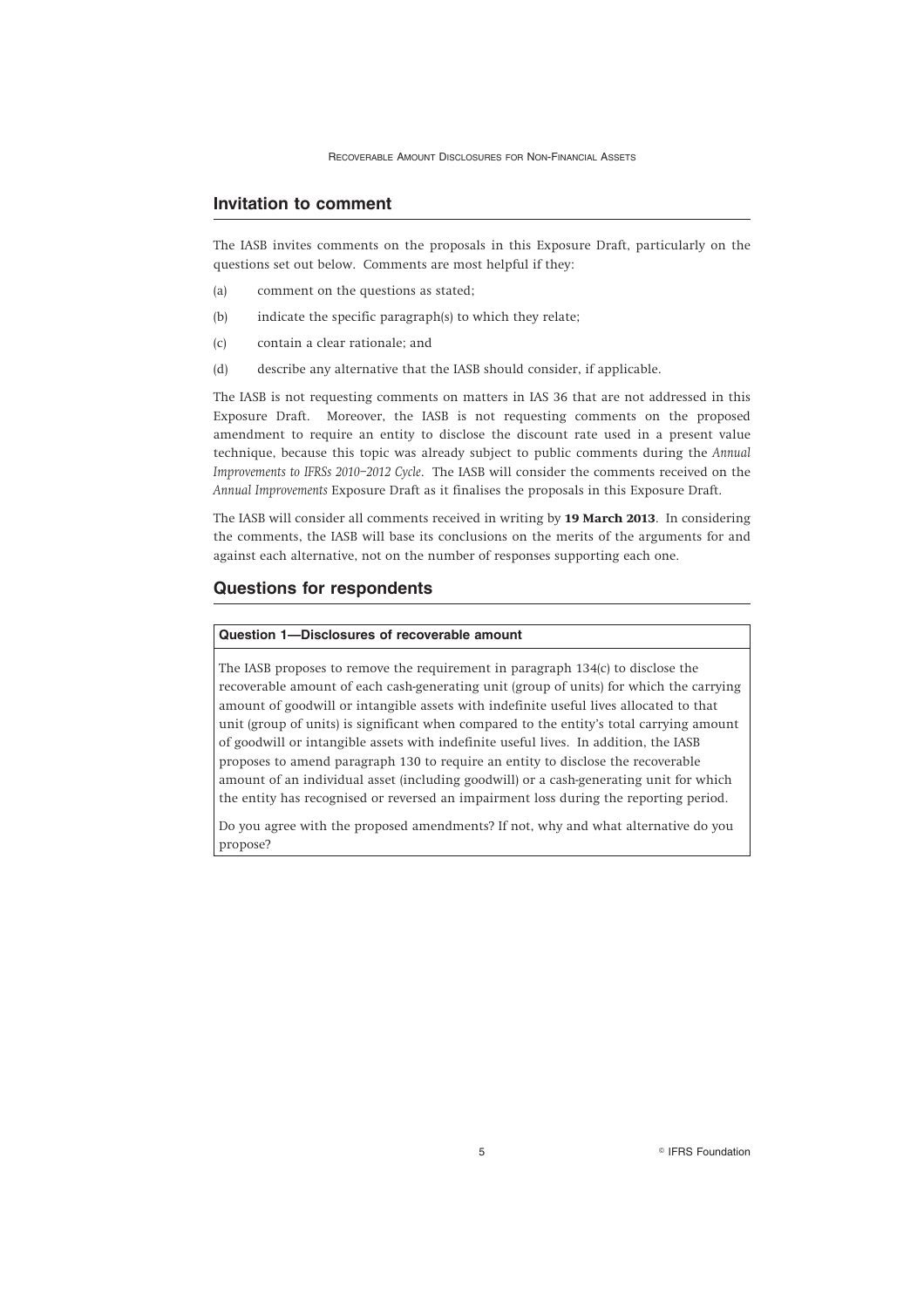#### **Question 2—Disclosures of the measurement of fair value less costs of disposal**

The IASB also proposes to include in paragraph 130 the requirement to disclose the following information about the fair value less costs of disposal of an individual asset (including goodwill) or a cash-generating unit for which the entity has recognised or reversed an impairment loss during the reporting period:

- (a) the valuation technique(s) used to measure fair value less costs of disposal and, if there has been a change in the valuation technique, that change and the reason(s) for making it;
- (b) the level of the fair value hierarchy within which the fair value measurement of the asset is categorised in its entirety (without taking into account whether the 'costs of disposal' are observable); and
- (c) for fair value measurements that are categorised within Levels 2 and 3 of the fair value hierarchy, the key assumptions used in the measurement.

Do you agree with the proposed amendments? If not, why and what alternative do you propose?

#### **Question 3—Transition provisions**

The IASB proposes that the amendments should be applied retrospectively for annual periods beginning on or after 1 January 2014. The IASB also proposes to permit earlier application, but will not require an entity to apply those amendments in periods (including comparative periods) in which the entity does not also apply IFRS 13.

Do you agree with the proposed transition method and effective date? If not, why and what alternative do you propose?

#### **Question 4—Other comments**

Do you have any other comments on the proposals?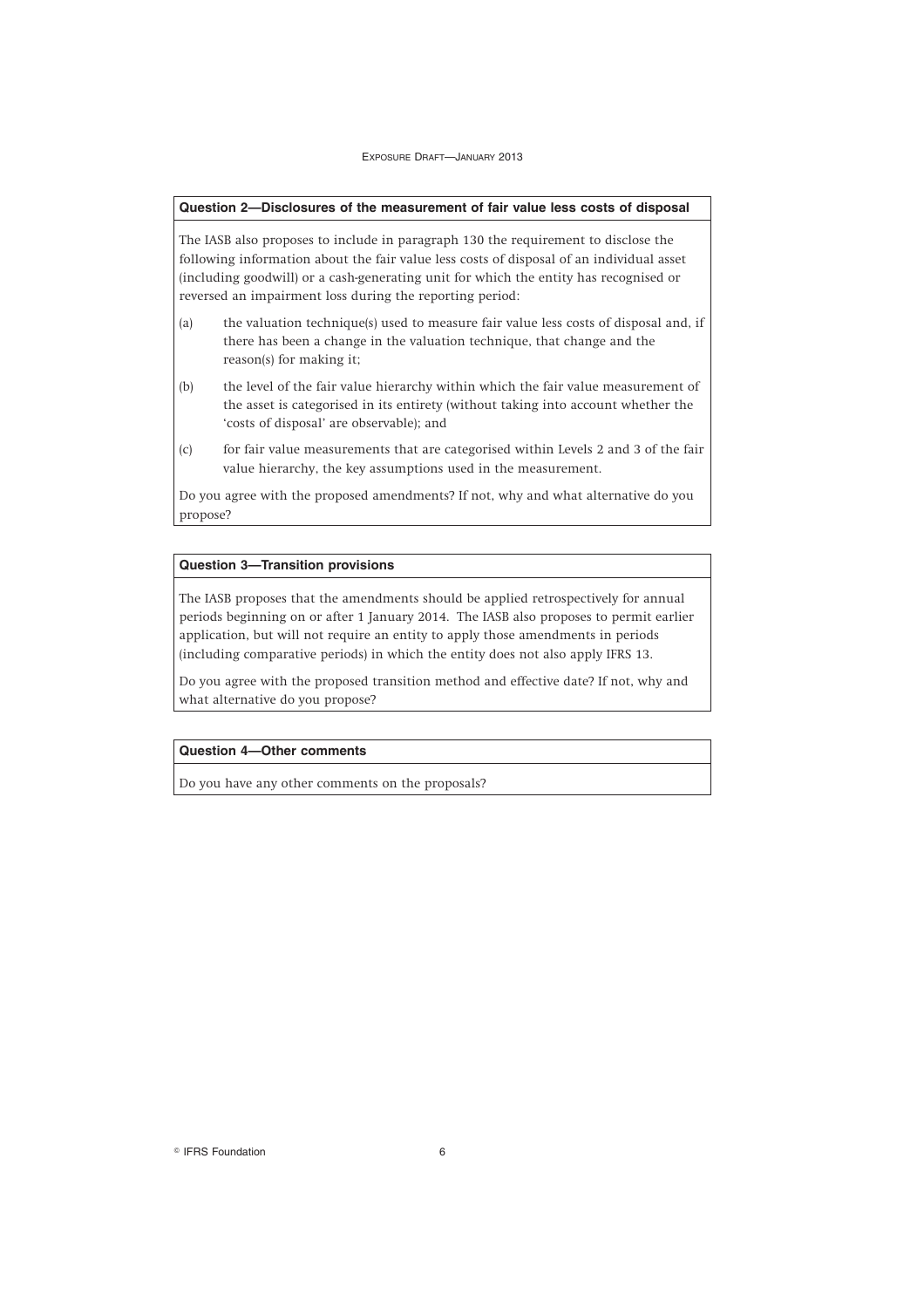#### **[Draft] Amendments to IAS 36** *Impairment of Assets*

Paragraphs 130 and 134 are amended and paragraph 140J is added. New text is underlined and deleted text is struck through.

#### **Disclosure**

...

...

- 130 An entity shall disclose the following for each impairment loss recognised or reversed during the period for an individual asset, including goodwill, or a cash-generating unit:
	- (e) the recoverable amount of the impaired asset and whether the recoverable amount of the asset (cash-generating unit) is its fair value less costs of disposal or its value in use.
	- (f) if recoverable amount is fair value less costs of disposal, the basis used to measure fair value less costs of disposal (such as whether fair value was measured by reference to a quoted price in an active market for an identical asset). an entity shall disclose the following information:
		- (i) a description of the valuation technique(s) used to measure fair value less costs of disposal. If there has been a change in valuation technique, an entity shall disclose that change and the reason(s) for making it;
		- (ii) the level of the fair value hierarchy (see IFRS 13) within which the fair value measurement of the asset is categorised in its entirety (without taking into account whether the 'costs of disposal' are observable); and
		- (iii) for fair value measurements categorised within Levels 2 and 3 of the fair value hierarchy, each key assumption on which management has based its determination of fair value less costs of disposal. Key assumptions are those to which the asset's (cash-generating unit's) recoverable amount is most sensitive and include the discount rate(s) used in the measurement if fair value less costs of disposal is measured using a present value technique. An entity shall also disclose the discount rate used in the previous measurement (if any).

An entity is not required to provide the disclosures required by IFRS 13.

134 An entity shall disclose the information required by (a)–(f) for each cash-generating unit (group of units) for which the carrying amount of goodwill or intangible assets with indefinite useful lives allocated to that unit (group of units) is significant in comparison with the entity's total carrying amount of goodwill or intangible assets with indefinite useful lives:

7 **IFRS** Foundation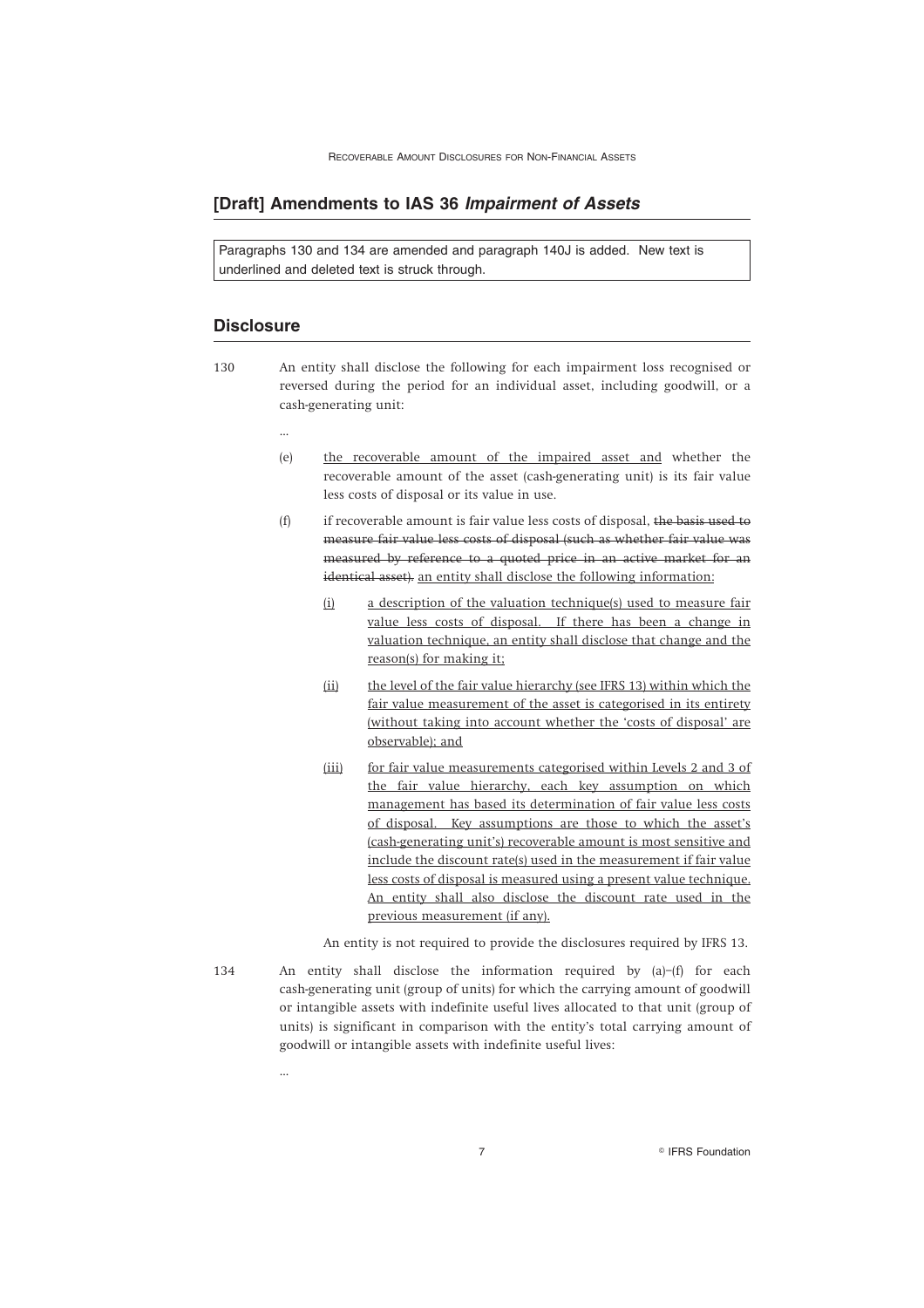#### EXPOSURE DRAFT—JANUARY 2013

(c) the recoverable amount of the unit (or group of units) and the basis on which the unit's (group of units') recoverable amount has been determined (ie value in use or fair value less costs of disposal).

# **Transition provisions and effective date**

...

140J In [date] 2013 paragraphs 130 and 134 were amended. An entity shall apply those amendments retrospectively for annual periods beginning on or after 1 January 2014. Earlier application is permitted. An entity shall not apply those amendments in periods (including comparative periods) in which it does not also apply IFRS 13.

<sup>©</sup> IFRS Foundation 8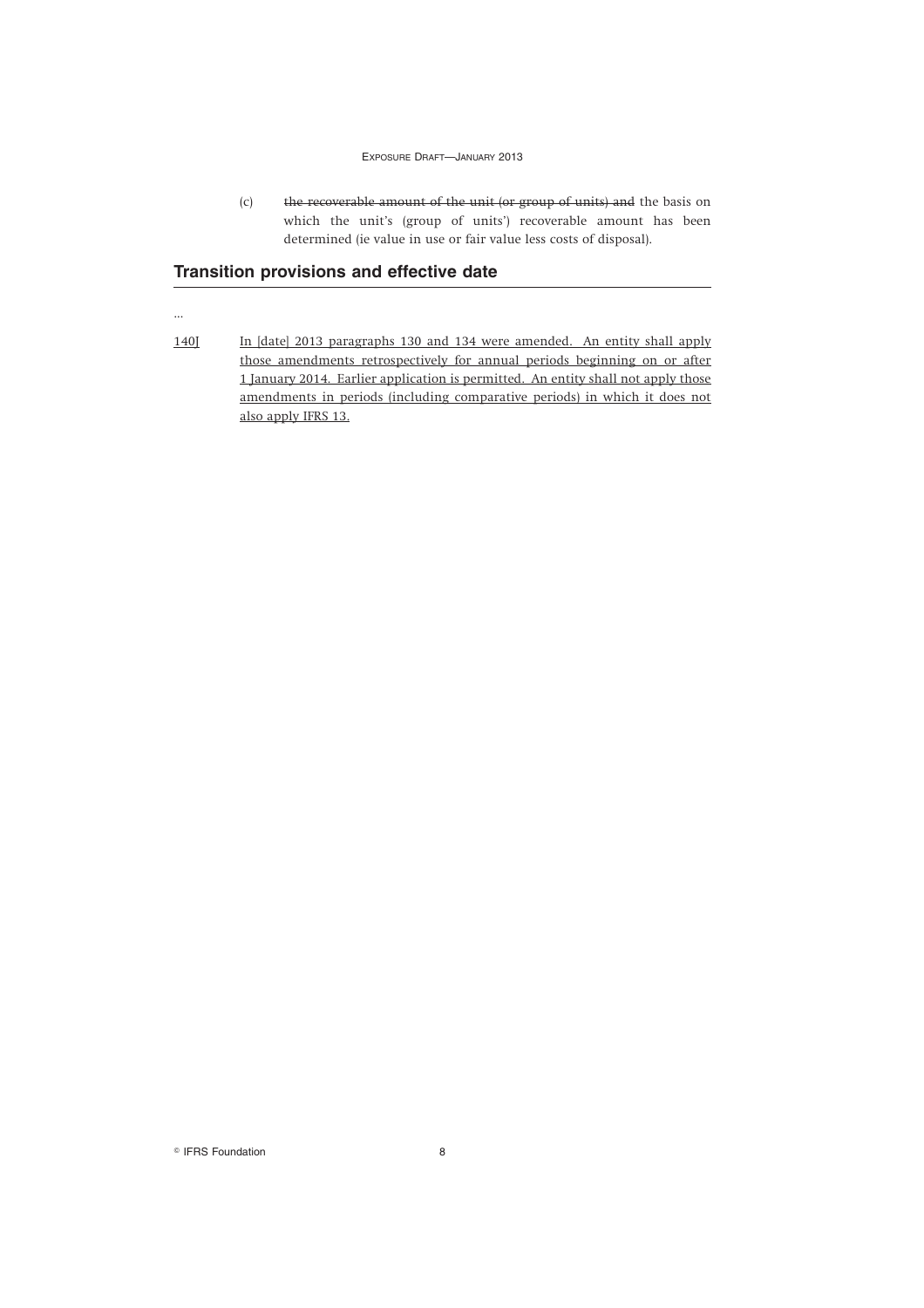# **Approval by the Board of** *Recoverable Amount Disclosures for Non-Financial Assets* **(Proposed Amendments to IAS 36) published in January 2013**

The Exposure Draft *Recoverable Amount Disclosures for Non-Financial Assets* was approved for publication by fourteen members of the International Accounting Standards Board. Ms Tokar abstained because she had only recently been appointed to the Board.

Hans Hoogervorst Chairman Ian Mackintosh Vice-Chairman Stephen Cooper Philippe Danjou Martin Edelmann Jan Engström Patrick Finnegan Amaro Luiz de Oliveira Gomes Prabhakar Kalavacherla Patricia McConnell Takatsugu Ochi Darrel Scott Chungwoo Suh Mary Tokar Wei-Guo Zhang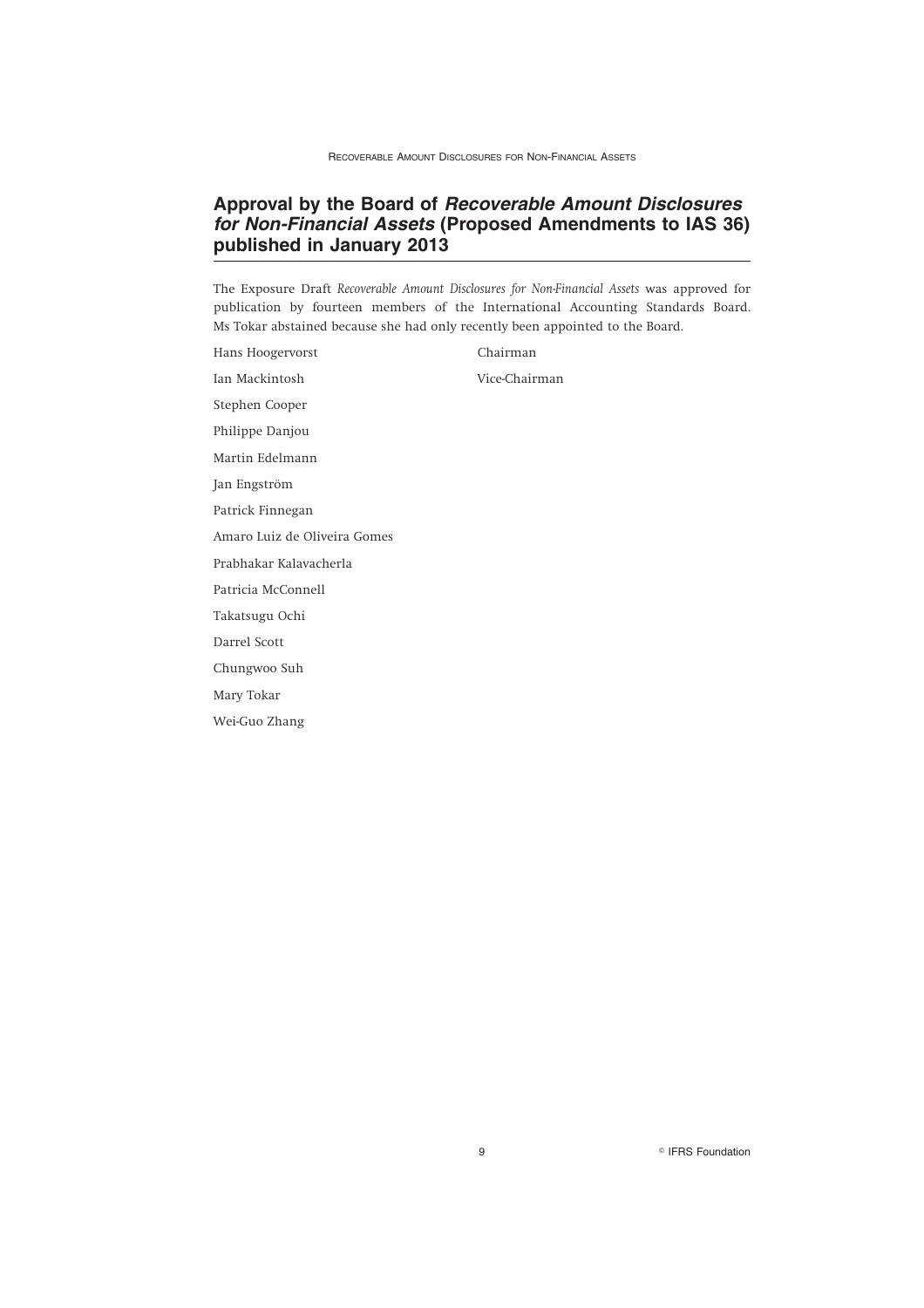# **Basis for Conclusions on the Exposure Draft** *Recoverable Amount Disclosures for Non-Financial Assets* **(Proposed Amendments to IAS 36)**

*This Basis for Conclusions accompanies, but is not part of, the proposed amendments.*

#### **Changes as a result of IFRS 13** *Fair Value Measurement*

# **Recoverable Amount Disclosures for Non-Financial Assets**

- BC1 As a consequence of issuing IFRS 13 *Fair Value Measurement*, the IASB modified some of the disclosure requirements in IAS 36 *Impairment of Assets* for measuring the recoverable amount of impaired assets. Those amendments resulted from the IASB's decision to require additional disclosures about the measurement of the recoverable amount of impaired assets, particularly when the recoverable amount was based on fair value less costs of disposal. The IASB intended to require information about how such fair values were measured, but also wanted to retain a balance between the disclosures about fair value less costs of disposal and the disclosures about value in use.
- BC2 After issuing IFRS 13, the IASB was made aware that one of the amendments that Standard made to IAS 36 resulted in the disclosure requirements being more broadly applicable than the IASB had intended. That amendment required the disclosure of the recoverable amount of any cash-generating units with a significant carrying amount of goodwill or intangible assets with indefinite useful lives. However, the IASB's intention was to require only the disclosure of the recoverable amount of assets, including goodwill, for which there was an impairment loss recognised or reversed during the reporting period.
- BC3 Consequently, the IASB proposes to amend paragraphs 130 and 134 to make clear the IASB's intention that the requirement stipulates the disclosure of the recoverable amount of impaired assets, including goodwill, only. The IASB also proposes to amend paragraph 130 to require information about the fair value measurement when the recoverable amount is based on fair value less costs of disposal, consistently with the disclosure requirements for impaired assets in US GAAP. The IASB considered whether there should be consistency between the wording of the disclosure requirements in IAS 36 (which uses the term 'assumptions') with the measurement requirements in IFRS 13 (which uses the term 'inputs'). The IASB concluded that it is unlikely that those terms could have different meanings because IFRS 13 defines 'inputs' as "the **assumptions** that market participants would use when pricing the asset or liability…" [emphasis added]. In addition, the IASB wanted to make it clear that the proposed amendment does not change the meaning of the information that is required to be disclosed in accordance with IAS 36. Furthermore, the IASB proposes to remove the term 'material' from paragraph 130. The IASB concluded that it is unnecessary to state explicitly that the disclosure relates to a material impairment loss recognised or reversed during the period because all IFRSs are governed by the concept of materiality as described in IAS 1 *Presentation*

<sup>©</sup> IFRS Foundation 10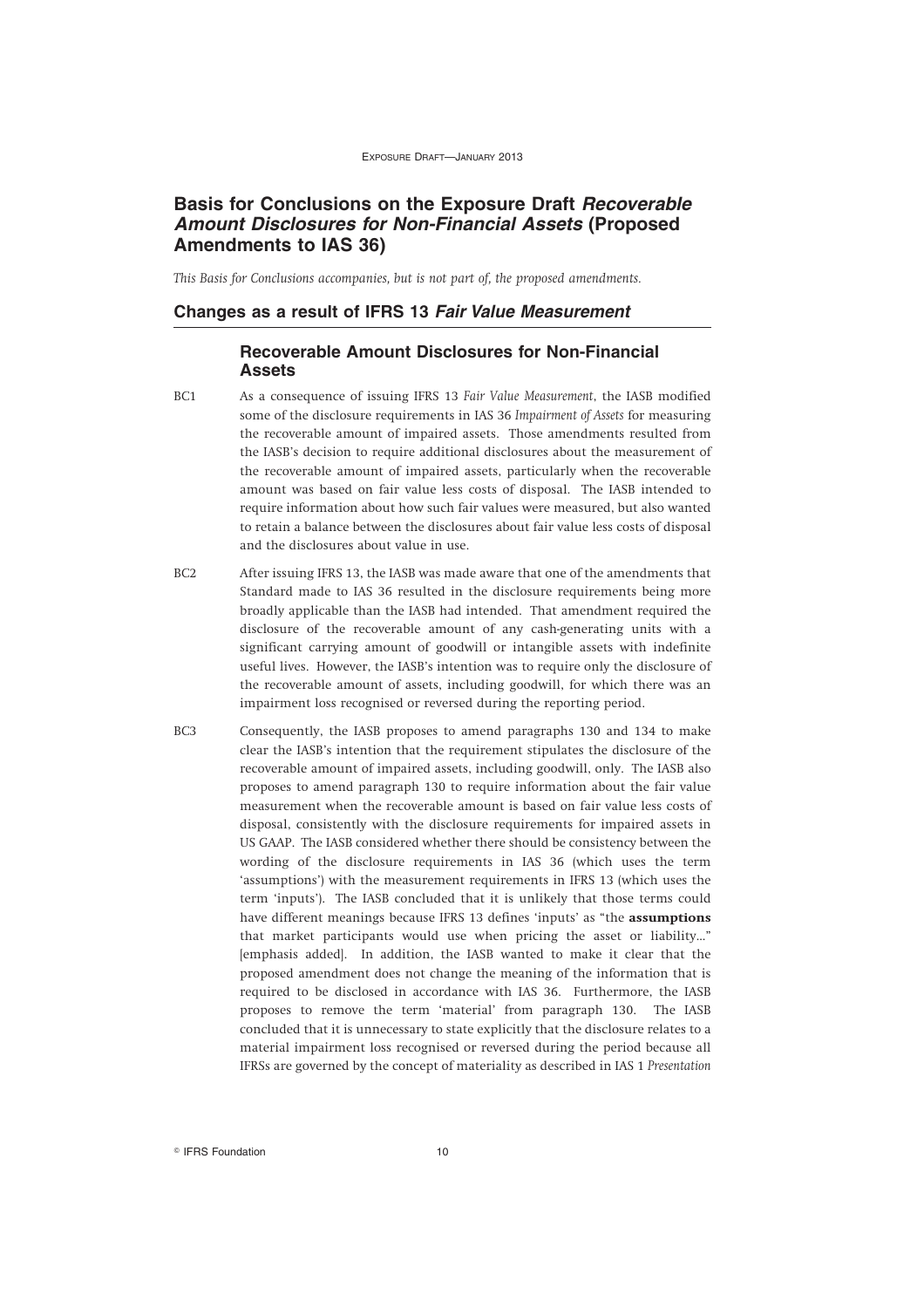#### RECOVERABLE AMOUNT DISCLOSURES FOR NON-FINANCIAL ASSETS

*of Financial Statements* (see in particular paragraph 31 of IAS 1) and in IAS 8 *Accounting Policies, Changes in Accounting Estimates and Errors*.

- BC4 The proposed amendments overlap with an amendment to paragraph 130(f) of IAS 36 that was proposed in the Exposure Draft *Annual Improvements to IFRSs 2010–2012 Cycle* (ED/2012/1) published in May 2012. The proposal in that Exposure Draft was intended to harmonise the disclosure requirements for value in use and fair value less costs of disposal by adding to paragraph 130(f) the requirement to disclose the discount rate(s) that are used in the current and previous measurements, if any, when the fair value less costs of disposal is measured using a present value technique. Sixty-four respondents commented on that proposal. Nearly all of those respondents supported that proposed amendment.
- BC5 When discussing whether to add paragraph 130(f)(iii) to IAS 36, the IASB considered whether the discount rate that is used in a present value technique would be a 'key assumption' as described in that proposed new paragraph. Although the IASB concluded that it would be unlikely that an entity could consider the discount rate not to be a key assumption, it wanted to ensure that an entity would always disclose the discount rate if fair value less costs of disposal is based on a present value technique. Requiring that disclosure would also align the disclosures about fair value less costs of disposal with those about value in use, which require disclosure of the discount rate used. Consequently, the IASB proposes to require an entity to explicitly disclose the discount rate, in addition to the other key assumptions used in the measurement of fair value less costs of disposal. As a result of that decision, the IASB decided not to proceed with the amendment to IAS 36 as proposed in ED/2012/1, but to instead incorporate it into the proposed amendments in this Exposure Draft.
- BC6 The IASB proposes to require an entity to apply the amendments retrospectively. The IASB also proposes to permit earlier application of the amendments. However, if an entity applies the amendments early, it is not required to provide comparative information for the prior period if it is not also providing comparative information in accordance with IFRS 13. In the IASB's view, the result of applying the proposed amendments should be the same as if the entity applied them when it initially applied IFRS 13.

11 **Internation IFRS** Foundation